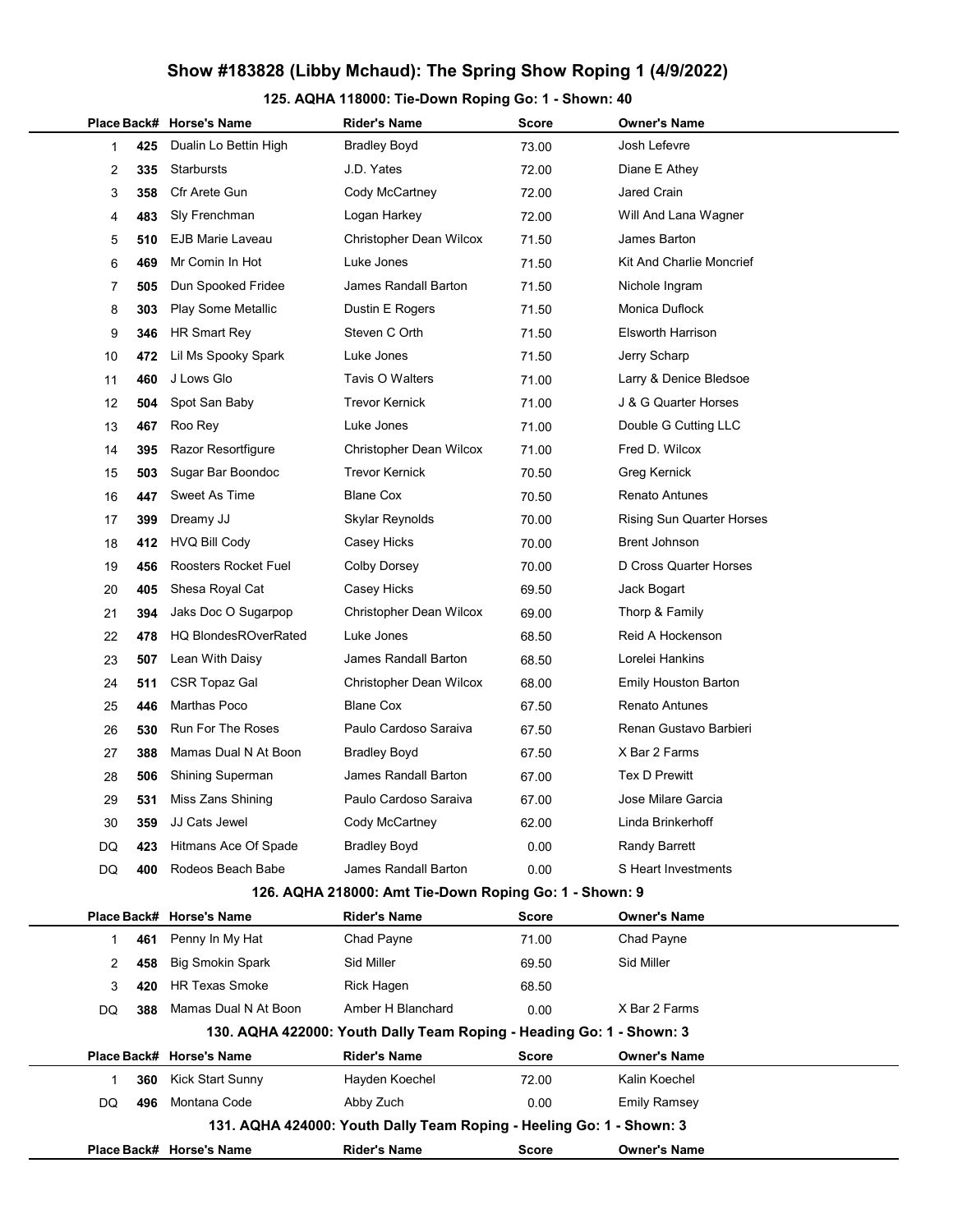|   | 0 477 | Chickasha Nations       | Lane Jones | 0.00  | Cort Jones          |
|---|-------|-------------------------|------------|-------|---------------------|
| 0 |       | 486 Spoonful Of Comfort | Abby Zuch  | 70.00 | Emily Ramsey        |
| 0 |       | 496 Montana Code        | Abby Zuch  | 0.00  | <b>Emily Ramsey</b> |

# 132. AQHA 122000: Dally Team Roping - Heading Go: 1 - Shown: 58

|    |     | Place Back# Horse's Name   | <b>Rider's Name</b>                                                 | Score        | <b>Owner's Name</b>              |
|----|-----|----------------------------|---------------------------------------------------------------------|--------------|----------------------------------|
| 1  | 390 | <b>Heza Smart Ticket</b>   | J.D. Yates                                                          | 77.50        | Sherri &/or Phil Tearney         |
| 2  | 468 | Cowgirl Toy                | Luke Jones                                                          | 76.50        | Jerry Scharp                     |
| 3  | 499 | Qs One Time Last Fall      | Dakota Kirchenschlager                                              | 76.00        | Emily Ramsey                     |
| 4  | 460 | J Lows Glo                 | Bobby E Lewis                                                       | 75.50        | Larry & Denice Bledsoe           |
| 5  | 473 | HQ Show Me The Gin         | Luke Jones                                                          | 75.00        | Reid A Hockenson                 |
| 6  | 429 | Jungle Cat                 | Cade Rice                                                           | 74.50        | Brian And Amy Bush               |
| 7  | 335 | Starbursts                 | J.D. Yates                                                          | 74.00        | Diane E Athey                    |
| 8  | 392 | DT Shiners J Lo            | J.D. Yates                                                          | 73.00        | Sherri &/or Phil Tearney         |
| 9  | 305 | Resort Ta Fame             | Dustin E Rogers                                                     | 73.00        | Erin Nicole Mask                 |
| 10 | 487 | Miss Sunny D               | Cade Rice                                                           | 72.50        | Junior Nogueira                  |
| 11 | 346 | HR Smart Rey               | Steven C Orth                                                       | 72.50        | <b>Elsworth Harrison</b>         |
| 12 | 505 | Dun Spooked Fridee         | James Randall Barton                                                | 72.50        | Nichole Ingram                   |
| 13 | 194 | Loomis Cat                 | Clay Logan                                                          | 72.50        | <b>MARK &amp; WENDY FROMAN</b>   |
| 14 | 341 | Joes Main Show             | Jordan Allyn                                                        | 72.50        | Craig & Debra Bussell            |
| 15 | 428 | Hat Six Movin On           | Cade Rice                                                           | 72.00        |                                  |
| 16 | 519 | Peppys Custom Missy        | Casper May                                                          | 72.00        | <b>Jason Farmer</b>              |
| 17 | 518 | Boon Lights CD             | Casper May                                                          | 72.00        | Casper May                       |
| 18 | 457 | Vegas Smoke Screen         | Steven C Orth                                                       | 72.00        | Sara Hudson                      |
| 19 | 485 | Leos Hot Chic              | Tavis O Walters                                                     | 71.50        | Glen Allen                       |
| 20 | 195 | Sevs Princess Katie        | <b>Garrett Sommer</b>                                               | 71.50        | <b>HULL LANTERN RANCH</b>        |
| 21 | 480 | Captain Farr               | Tavis O Walters                                                     | 71.50        | <b>Chris Mathis</b>              |
| 22 | 342 | Cool N Snappy              | Jordan Allyn                                                        | 71.00        | Jordan Allyn                     |
| 23 | 192 | Malleable Metal            | Clay Logan                                                          | 71.00        | John R Anderson                  |
| 24 | 344 | <b>Howards Probability</b> | Jordan Allyn                                                        | 71.00        | Jeremy Fager                     |
| 25 | 455 | This Cats A King           | Bobby E Lewis                                                       | 70.50        | Linda A Mars                     |
| 26 | 193 | <b>Bravo Blue</b>          | Clay Logan                                                          | 70.00        | Balleza Pablo Juan Patino        |
| 27 | 498 | Test My Metal              | Dakota Kirchenschlager                                              | 69.00        | <b>Neal Wanless</b>              |
| 28 | 491 | Spoonful Blues             | Steven C Orth                                                       | 69.00        | Jim Loftin                       |
| 29 | 430 | Mr Two Joes Jackie         | Skylar Reynolds                                                     | 68.50        | <b>Rising Sun Quarter Horses</b> |
| 30 | 441 | <b>Blackburn Defender</b>  | <b>Culley Morgan</b>                                                | 68.00        | Justin And Jamey Johnson         |
| 31 | 521 | Misters Blue Drift         | Casper May                                                          | 66.00        | Dan Ratchford                    |
| 32 | 378 | Sv Whiskey Whiz            | <b>Bryce Briggs</b>                                                 | 64.50        | Joshua C. Briggs                 |
| DQ | 190 | Cr California Tuff         | Clay Logan                                                          | 0.00         | CLAY & COLLEEN LOGAN             |
| DQ | 471 | <b>RLJ Magnificat</b>      | William Jones                                                       | 0.00         | <b>Schumacher Quater Horses</b>  |
| DQ | 304 | <b>BarbieAndHerGuns</b>    | Dustin E Rogers                                                     | 0.00         | Tracy R Lee                      |
| DQ | 397 | Watch Red Diamond          | Skylar Reynolds                                                     | 0.00         | Rising Sun Quarter Horses        |
| DQ | 477 | Chickasha Nations          | Lane Jones                                                          | 0.00         | Cort Jones                       |
| DQ | 402 | Wooden It Be Time          | Casey Hicks                                                         | 0.00         | Jack Bogart                      |
|    |     |                            | 134. AQHA 222000: Amt Dally Team Roping - Heading Go: 1 - Shown: 21 |              |                                  |
|    |     | Place Back# Horse's Name   | <b>Rider's Name</b>                                                 | <b>Score</b> | <b>Owner's Name</b>              |
| 1  | 391 | Probably By Design         | Phil Tearney                                                        | 75.50        | Sherri And Phil Tearney          |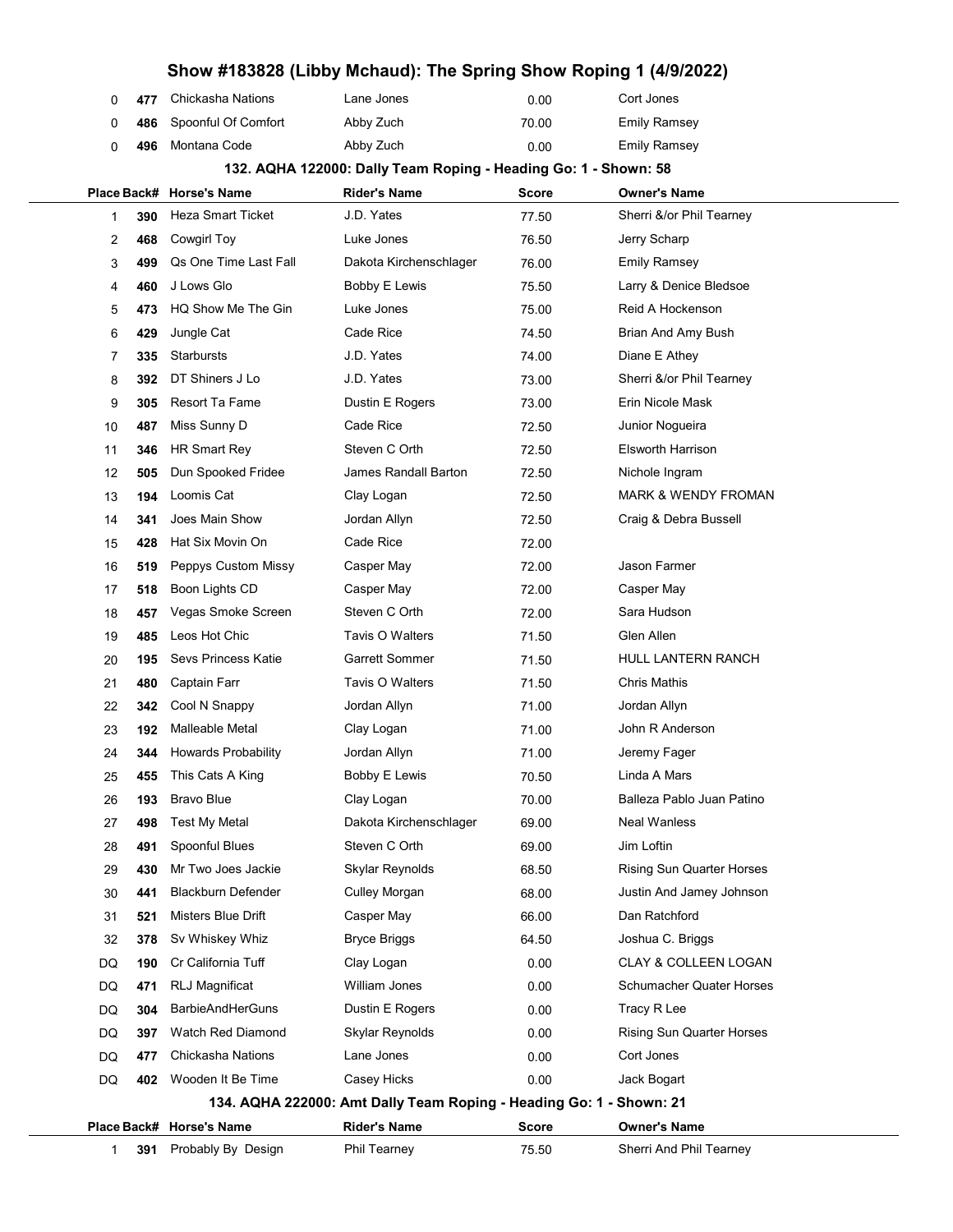| 2  | 404 | Two Eyed Meterman           | Paul Bogart                                                            | 75.00        | Jack Bogart                                             |
|----|-----|-----------------------------|------------------------------------------------------------------------|--------------|---------------------------------------------------------|
| 3  | 378 | Sv Whiskey Whiz             | Cierra Briggs                                                          | 72.00        | Joshua C. Briggs                                        |
| 4  | 457 | Vegas Smoke Screen          | Bubba Hudson                                                           | 72.00        | Sara Hudson                                             |
| 5  | 396 | Light On Sugar              | <b>Greg Perry</b>                                                      | 71.50        | <b>Greg Perry</b>                                       |
| 6  | 390 | <b>Heza Smart Ticket</b>    | Phil Tearney                                                           | 71.00        | Sherri &/or Phil Tearney                                |
| 7  | 368 | Whizin To Tinseltown        | Kirk Bearden                                                           | 71.00        | Bearden Equine Investments                              |
| 8  | 393 | Probably Got Lucky          | <b>Phil Tearney</b>                                                    | 70.50        | Sherri &/or Phil Tearney                                |
| 9  | 522 | Black Bat Sid 7141          | Austin Kelly Reece                                                     | 68.50        | Austin Kelly Reece                                      |
| 10 | 458 | <b>Big Smokin Spark</b>     | Sid Miller                                                             | 65.00        | Sid Miller                                              |
| DQ | 346 | <b>HR Smart Rev</b>         | Kathy Harrison                                                         | 0.00         | <b>Elsworth Harrison</b>                                |
|    |     |                             | 135. AQHA 224000: Amt Dally Team Roping - Heeling Go: 1 - Shown: 17    |              |                                                         |
|    |     | Place Back# Horse's Name    | <b>Rider's Name</b>                                                    | <b>Score</b> | <b>Owner's Name</b>                                     |
| 1  | 534 | The Spook Dun Time          | Bubba Hudson                                                           | 76.00        | Bubba Hudson                                            |
| 2  | 402 | Wooden It Be Time           | Paul Bogart                                                            | 75.00        | Jack Bogart                                             |
| 3  | 453 | Date With Patron            | Russell Smith                                                          | 74.00        | <b>Russell Smith</b>                                    |
| 4  | 438 | CFR Coronel 052             | Jared Crain                                                            | 73.50        | Jared Crain                                             |
| 5  | 404 | Two Eyed Meterman           | Paul Bogart                                                            | 73.00        | Jack Bogart                                             |
| 6  | 300 | Shine N Cat                 | John T Dickson                                                         | 72.50        | John T Dickson                                          |
| 7  | 401 | Metallic Brave Heart        | Paul Bogart                                                            | 72.00        | Jack Bogart                                             |
| 8  | 414 | CFR Decada 052              | Jared Crain                                                            | 71.00        | Jared Crain                                             |
| 9  | 524 | Jbarb Duals Storm           | Bryan A Billings                                                       | 65.50        | Bryan A Billings                                        |
| DQ | 458 | <b>Big Smokin Spark</b>     | Sid Miller                                                             | 0.00         | Sid Miller                                              |
|    |     |                             | 400. AQHA 124100: Junior Dally Team Roping - Heeling Go: 1 - Shown: 48 |              |                                                         |
|    |     |                             |                                                                        |              |                                                         |
|    |     | Place Back# Horse's Name    | <b>Rider's Name</b>                                                    | <b>Score</b> | <b>Owner's Name</b>                                     |
| 1  | 534 | The Spook Dun Time          | Steven C Orth                                                          | 76.50        | Bubba Hudson                                            |
| 2  | 407 | Its Probably Time           | Jake Pianalto                                                          | 75.00        | Jack Bogart                                             |
| 3  | 474 | <b>HQ Blondes Love Me</b>   | Luke Jones                                                             | 74.50        | Reid A Hockenson                                        |
| 4  | 500 | Stylish Boudy               | Dakota Kirchenschlager                                                 | 74.50        | <b>GCH Land And Cattle</b>                              |
| 5  | 402 | Wooden It Be Time           | Casey Hicks                                                            | 74.00        | Jack Bogart                                             |
| 6  | 403 | Slick Shrek Pep             | Casey Hicks                                                            | 73.50        | Jack Bogart                                             |
| 7  | 426 | All Bay Ray                 | Cade Rice                                                              | 73.50        |                                                         |
| 8  | 303 | Play Some Metallic          | Dustin E Rogers                                                        | 73.00        | Monica Duflock                                          |
| 9  | 464 | <b>Custom Diamonds Whiz</b> | Gabriel Salgado                                                        | 73.00        | Heath Mosley                                            |
| 10 | 409 | Time In Satin               | Jake Pianalto                                                          | 72.50        | Jared Gary                                              |
| 11 | 462 | Late Night Spook            | Gabriel Salgado                                                        | 72.50        | Marc And Kathy Gordon                                   |
| 12 | 497 | Shes Fire N Ice             | Dakota Kirchenschlager                                                 | 72.50        | <b>KK Performance Horses</b>                            |
| 13 | 485 | Leos Hot Chic               | Tavis O Walters                                                        | 72.00        | Glen Allen                                              |
| 14 | 463 | <b>Blackened Chicken</b>    | Gabriel Salgado                                                        | 71.50        | Heath Mosley                                            |
| 15 | 465 | Shininwithcash              | Wesley Barlow IV                                                       | 71.50        | Sue Sancken                                             |
| 16 | 517 | <b>PR Little Princess</b>   | Casper May                                                             | 71.00        | Jeff And Kathy Trost                                    |
| 17 | 343 | <b>Karens Smart Shiner</b>  | Jordan Allyn                                                           | 71.00        | Dallas Burroughs                                        |
| 18 | 490 | RS Glo Fly                  | Tavis O Walters                                                        | 70.50        | Kyle G Mars                                             |
| 19 | 440 | <b>Badgers Shiny Pistol</b> | <b>Culley Morgan</b>                                                   | 70.00        | Jamie Stout                                             |
| 20 | 414 | CFR Decada 052              | Casey Hicks                                                            | 69.50        | Jared Crain                                             |
| 21 | 449 | A Lil Whiskey<br>Watch Lulu | Wesley Barlow IV<br>Skylar Reynolds                                    | 69.50        | <b>Brett Foster</b><br><b>Rising Sun Quarter Horses</b> |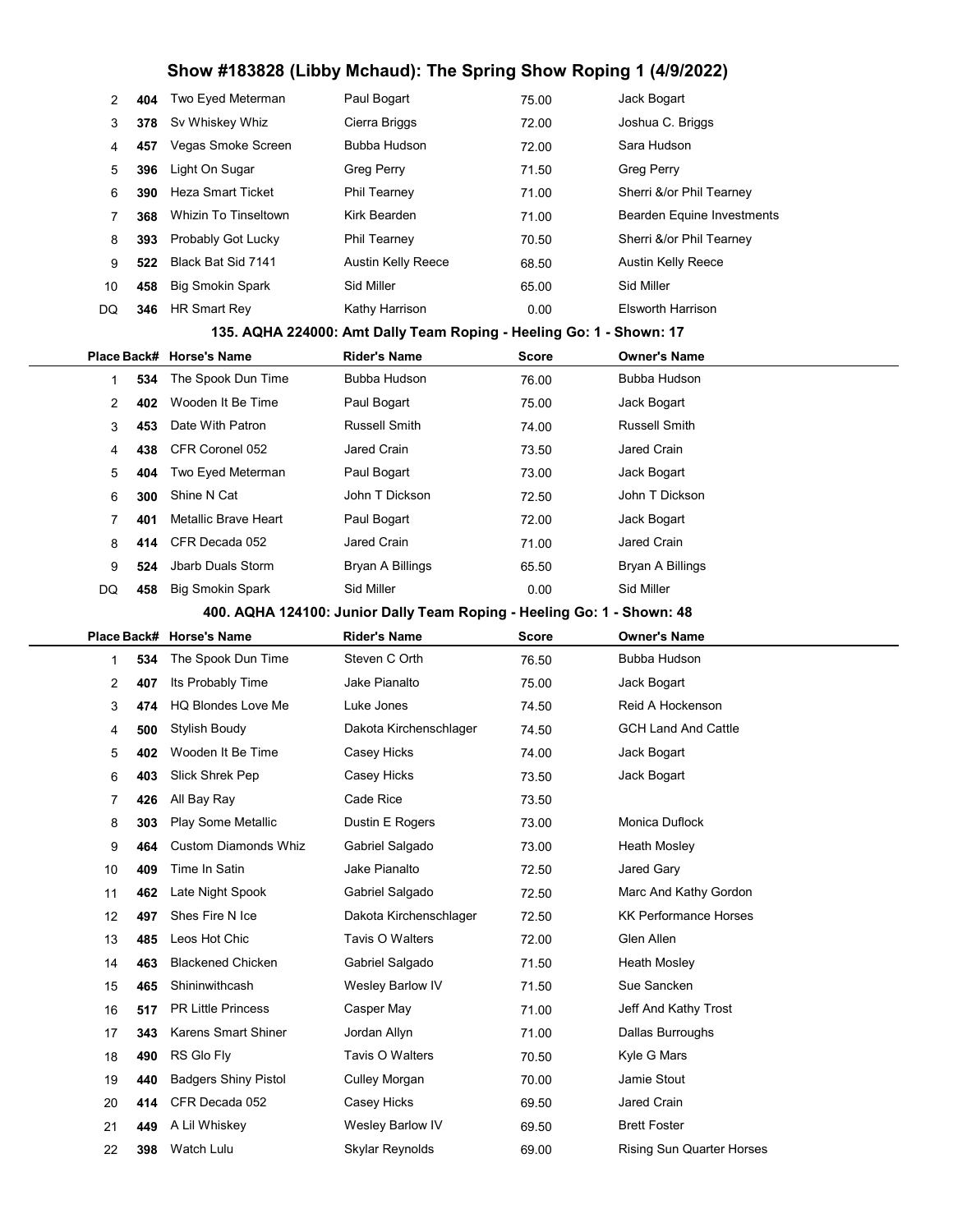| 23             | 410 | <b>Chiclet Song</b>        | Jake Pianalto                                                          | 68.50        | Adam Harper                      |
|----------------|-----|----------------------------|------------------------------------------------------------------------|--------------|----------------------------------|
| 24             | 470 | <b>Bar T Super Twister</b> | Tavis O Walters                                                        | 68.50        | <b>Christopher Bethune</b>       |
| 25             | 397 | <b>Watch Red Diamond</b>   | Skylar Reynolds                                                        | 67.50        | <b>Rising Sun Quarter Horses</b> |
| 26             | 476 | Toy High Brow              | Cort Jones                                                             | 66.50        | Lane Jones                       |
| DQ             | 471 | <b>RLJ Magnificat</b>      | William Jones                                                          | 0.00         | <b>Schumacher Quater Horses</b>  |
| DQ             | 491 | Spoonful Blues             | Steven C Orth                                                          | 0.00         | Jim Loftin                       |
| DQ             | 342 | Cool N Snappy              | Jordan Allyn                                                           | 0.00         | Jordan Allyn                     |
| DQ             | 481 | Sparkling CD               | Donny Wooten                                                           | 0.00         | Donny Wooten                     |
|                |     |                            | 401. AQHA 124200: Senior Dally Team Roping - Heeling Go: 1 - Shown: 35 |              |                                  |
| Place Back#    |     | <b>Horse's Name</b>        | <b>Rider's Name</b>                                                    | <b>Score</b> | <b>Owner's Name</b>              |
| $\mathbf 1$    | 533 | <b>Titos Special Nite</b>  | Steven C Orth                                                          | 77.50        | Hoby Or Anita Horn               |
| $\overline{2}$ | 192 | Malleable Metal            | Clay Logan                                                             | 77.00        | John R Anderson                  |
| 3              | 335 | <b>Starbursts</b>          | J.D. Yates                                                             | 75.50        | Diane E Athey                    |
| 4              | 304 | <b>BarbieAndHerGuns</b>    | Dustin E Rogers                                                        | 75.00        | Tracy R Lee                      |
| 5              | 502 | Lincoln                    | Dakota Kirchenschlager                                                 | 74.50        | Ryan And Samantha Smith          |
| 6              | 412 | <b>HVQ Bill Cody</b>       | Jake Pianalto                                                          | 73.50        | <b>Brent Johnson</b>             |
| 7              | 469 | Mr Comin In Hot            | Luke Jones                                                             | 73.50        | Kit And Charlie Moncrief         |
| 8              | 460 | J Lows Glo                 | Wesley Barlow IV                                                       | 73.00        | Larry & Denice Bledsoe           |
| 9              | 428 | Hat Six Movin On           | Cade Rice                                                              | 72.50        |                                  |
| 10             | 341 | Joes Main Show             | Jordan Allyn                                                           | 72.50        | Craig & Debra Bussell            |
| 11             | 479 | Meet Me At The Tank        | Cade Rice                                                              | 72.00        | Donny Wooten                     |
| 12             | 357 | Justa Swinging Gypsy       | Gary P Wells                                                           | 71.00        | Marc Green                       |
| 13             | 450 | Bobby Glo Harlan           | Wesley Barlow IV                                                       | 71.00        | Benny & Susan Scarbery           |
| 14             | 346 | <b>HR Smart Rey</b>        | Steven C Orth                                                          | 70.50        | <b>Elsworth Harrison</b>         |
| 15             | 399 | Dreamy JJ                  | Skylar Reynolds                                                        | 70.00        | <b>Rising Sun Quarter Horses</b> |
| 16             | 411 | Mr Wimpy Red               | Jake Pianalto                                                          | 69.50        | Debbi Stockstill                 |
| 17             | 194 | Loomis Cat                 | Clay Logan                                                             | 68.00        | <b>MARK &amp; WENDY FROMAN</b>   |
| 18             | 413 | Roosters Chic Magnet       | Casey Hicks                                                            | 68.00        | Jack Berggren                    |
| 19             | 487 | Miss Sunny D               | Cade Rice                                                              | 66.50        | Junior Nogueira                  |
| 20             | 522 | Black Bat Sid 7141         | <b>Austin Kelly Reece</b>                                              | 66.00        | <b>Austin Kelly Reece</b>        |
| DQ             | 493 | TRR Mr Irish Gin           | Gabriel Salgado                                                        | 0.00         | Chantal Kuhn                     |
|                |     |                            |                                                                        |              |                                  |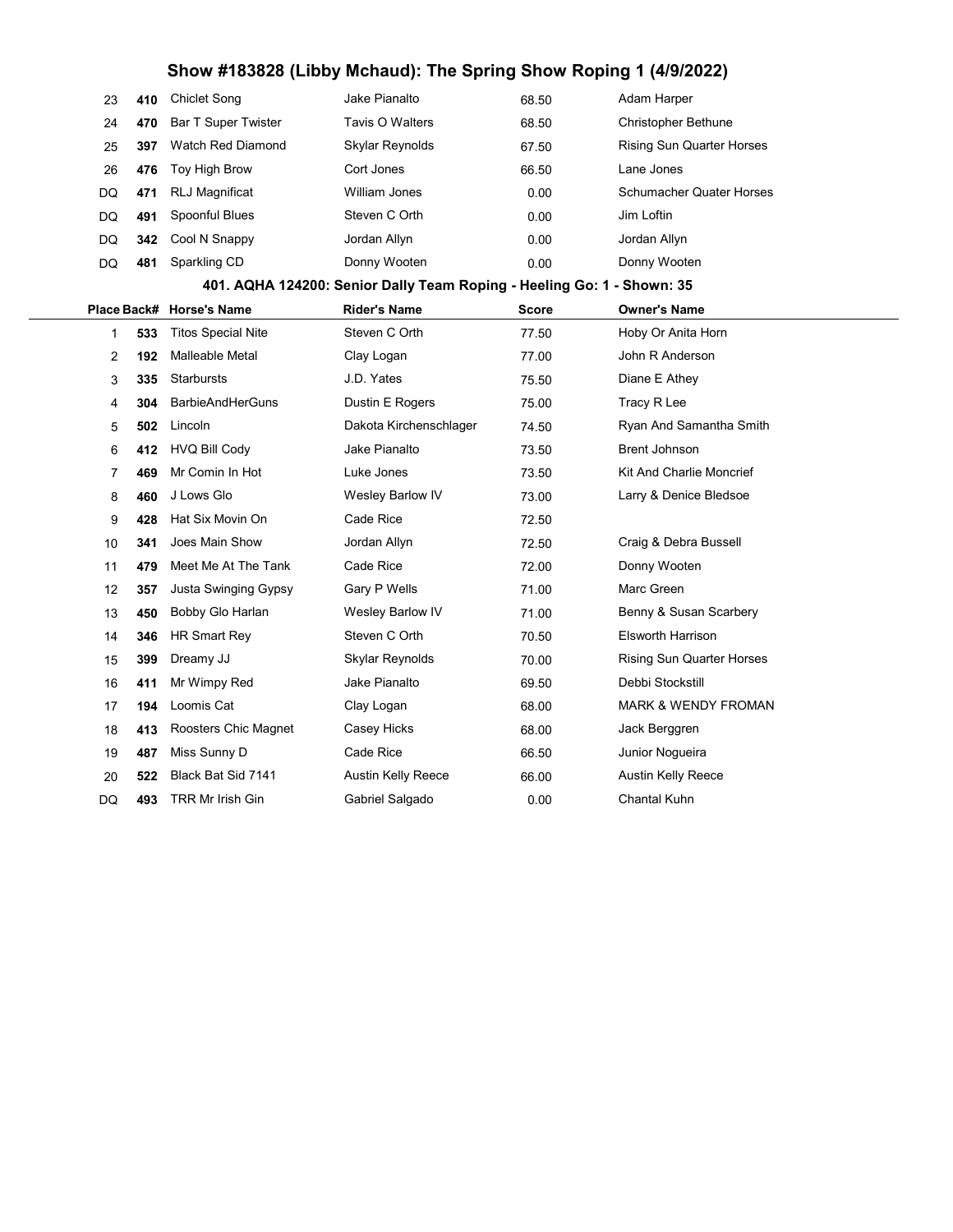### Show #183829 (Greg Hale): The Spring Show Roping 1 (4/9/2022)

#### 125. AQHA 118000: Tie-Down Roping Go: 1 - Shown: 40

|             |     | Place Back# Horse's Name    | <b>Rider's Name</b>                                    | Score        | <b>Owner's Name</b>              |
|-------------|-----|-----------------------------|--------------------------------------------------------|--------------|----------------------------------|
| 1           | 460 | J Lows Glo                  | Tavis O Walters                                        | 72.50        | Larry & Denice Bledsoe           |
| 2           | 303 | Play Some Metallic          | Dustin E Rogers                                        | 72.50        | Monica Duflock                   |
| 3           | 425 | Dualin Lo Bettin High       | <b>Bradley Boyd</b>                                    | 72.50        | Josh Lefevre                     |
| 4           | 504 | Spot San Baby               | Trevor Kernick                                         | 72.00        | J & G Quarter Horses             |
| 5           | 483 | Sly Frenchman               | Logan Harkey                                           | 72.00        | Will And Lana Wagner             |
| 6           | 395 | Razor Resortfigure          | Christopher Dean Wilcox                                | 71.00        | Fred D. Wilcox                   |
| 7           | 472 | Lil Ms Spooky Spark         | Luke Jones                                             | 71.00        | Jerry Scharp                     |
| 8           | 456 | Roosters Rocket Fuel        | <b>Colby Dorsey</b>                                    | 71.00        | D Cross Quarter Horses           |
| 9           | 356 | <b>This Catt Shines</b>     | Gary P Wells                                           | 71.00        | Solo Select Horses               |
| 10          | 447 | Sweet As Time               | <b>Blane Cox</b>                                       | 70.50        | <b>Renato Antunes</b>            |
| 11          | 510 | <b>EJB Marie Laveau</b>     | Christopher Dean Wilcox                                | 70.50        | James Barton                     |
| 12          | 358 | Cfr Arete Gun               | Cody McCartney                                         | 70.50        | Jared Crain                      |
| 13          | 505 | Dun Spooked Fridee          | James Randall Barton                                   | 70.00        | Nichole Ingram                   |
| 14          | 469 | Mr Comin In Hot             | Luke Jones                                             | 70.00        | Kit And Charlie Moncrief         |
| 15          | 507 | Lean With Daisy             | James Randall Barton                                   | 70.00        | Lorelei Hankins                  |
| 16          | 399 | Dreamy JJ                   | Skylar Reynolds                                        | 70.00        | <b>Rising Sun Quarter Horses</b> |
| 17          | 446 | Marthas Poco                | <b>Blane Cox</b>                                       | 70.00        | <b>Renato Antunes</b>            |
| 18          | 346 | <b>HR Smart Rey</b>         | Steven C Orth                                          | 70.00        | <b>Elsworth Harrison</b>         |
| 19          | 467 | Roo Rey                     | Luke Jones                                             | 70.00        | Double G Cutting LLC             |
| 20          | 412 | <b>HVQ Bill Cody</b>        | Casey Hicks                                            | 69.50        | Brent Johnson                    |
| 21          | 394 | Jaks Doc O Sugarpop         | Christopher Dean Wilcox                                | 69.50        | Thorp & Family                   |
| 22          | 530 | <b>Run For The Roses</b>    | Paulo Cardoso Saraiva                                  | 69.50        | Renan Gustavo Barbieri           |
| 23          | 405 | Shesa Royal Cat             | Casey Hicks                                            | 69.50        | Jack Bogart                      |
| 24          | 335 | Starbursts                  | J.D. Yates                                             | 68.50        | Diane E Athey                    |
| 25          | 388 | Mamas Dual N At Boon        | <b>Bradley Boyd</b>                                    | 68.50        | X Bar 2 Farms                    |
| 26          | 531 | Miss Zans Shining           | Paulo Cardoso Saraiva                                  | 67.50        | Jose Milare Garcia               |
| 27          | 478 | <b>HQ BlondesROverRated</b> | Luke Jones                                             | 67.00        | Reid A Hockenson                 |
| 28          | 503 | Sugar Bar Boondoc           | <b>Trevor Kernick</b>                                  | 66.50        | Greg Kernick                     |
| 29          | 506 | <b>Shining Superman</b>     | James Randall Barton                                   | 66.50        | <b>Tex D Prewitt</b>             |
| 30          | 511 | <b>CSR Topaz Gal</b>        | Christopher Dean Wilcox                                | 65.00        | Emily Houston Barton             |
| DQ          | 423 | Hitmans Ace Of Spade        | <b>Bradley Boyd</b>                                    | 0.00         | Randy Barrett                    |
| DQ          | 424 | Saturday Nite               | <b>Bradley Boyd</b>                                    | 0.00         | <b>Andrew Collins</b>            |
| DQ          | 359 | JJ Cats Jewel               | Cody McCartney                                         | 0.00         | Linda Brinkerhoff                |
| DQ          | 476 | Toy High Brow               | <b>William Jones</b>                                   | 0.00         | Lane Jones                       |
| DQ          | 400 | Rodeos Beach Babe           | <b>James Randall Barton</b>                            | 0.00         | S Heart Investments              |
|             |     |                             | 126. AQHA 218000: Amt Tie-Down Roping Go: 1 - Shown: 9 |              |                                  |
| Place Back# |     | <b>Horse's Name</b>         | <b>Rider's Name</b>                                    | <b>Score</b> | <b>Owner's Name</b>              |
| 1           | 461 | Penny In My Hat             | Chad Payne                                             | 72.00        | Chad Payne                       |
| 2           | 458 | <b>Big Smokin Spark</b>     | Sid Miller                                             | 71.00        | Sid Miller                       |
| 3           | 420 | HR Texas Smoke              | Rick Hagen                                             | 68.50        |                                  |
| DQ          | 388 | Mamas Dual N At Boon        | Amber H Blanchard                                      | 0.00         | X Bar 2 Farms                    |

DQ 358 Cfr Arete Gun Jared Crain 0.00 Jared Crain 130. AQHA 422000: Youth Dally Team Roping - Heading Go: 1 - Shown: 3

DQ 438 CFR Coronel 052 Jared Crain **DQ 438 CFR** Coronel 052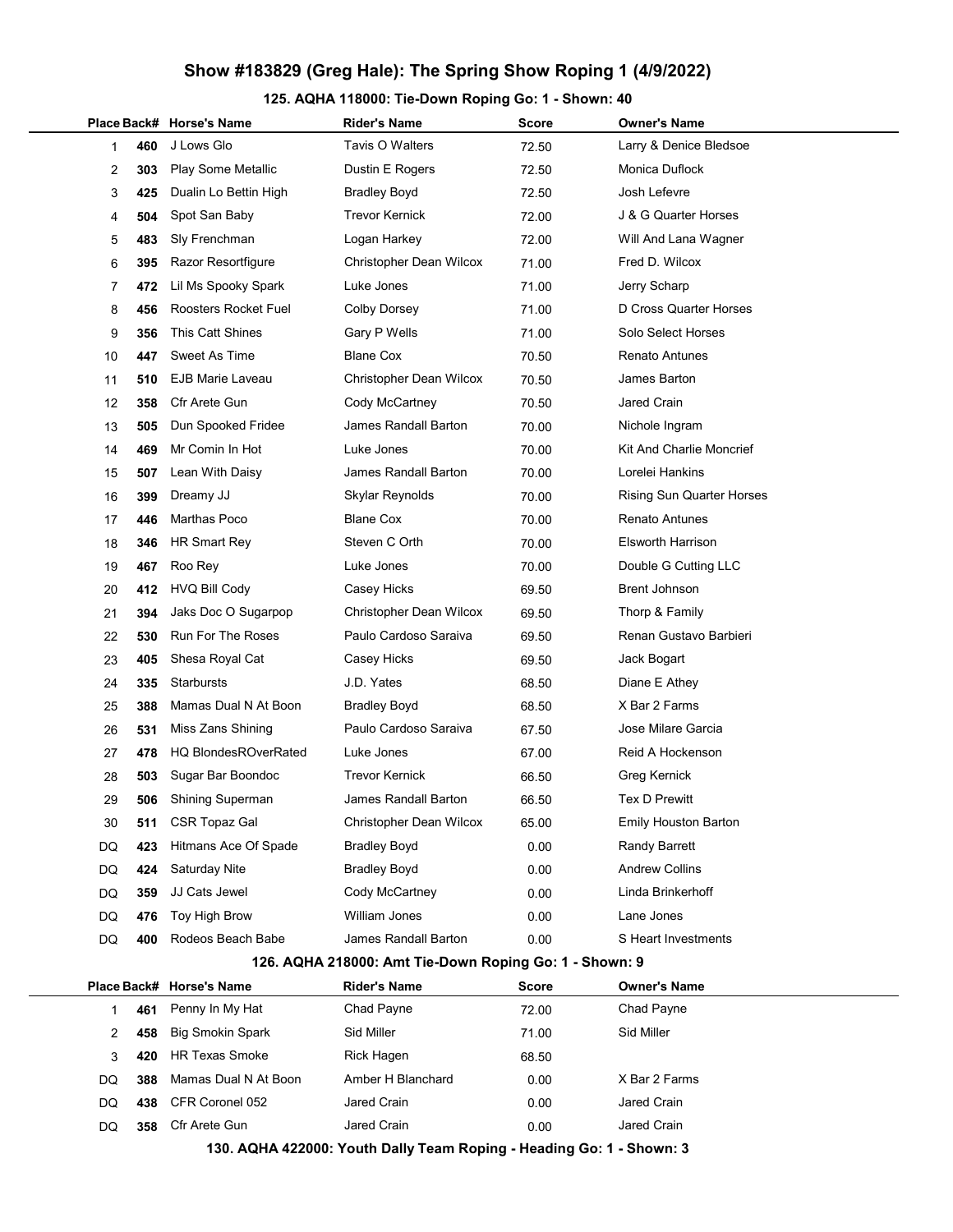|     |     |                            | Show #183829 (Greg Hale): The Spring Show Roping 1 (4/9/2022)        |              |                                  |
|-----|-----|----------------------------|----------------------------------------------------------------------|--------------|----------------------------------|
|     |     | Place Back# Horse's Name   | <b>Rider's Name</b>                                                  | Score        | <b>Owner's Name</b>              |
| 1   | 360 | <b>Kick Start Sunny</b>    | Hayden Koechel                                                       | 71.50        | Kalin Koechel                    |
| DQ  | 496 | Montana Code               | Abby Zuch                                                            | 0.00         | <b>Emily Ramsey</b>              |
|     |     |                            | 131. AQHA 424000: Youth Dally Team Roping - Heeling Go: 1 - Shown: 3 |              |                                  |
|     |     | Place Back# Horse's Name   | <b>Rider's Name</b>                                                  | Score        | <b>Owner's Name</b>              |
| 0   | 486 | Spoonful Of Comfort        | Abby Zuch                                                            | 70.00        | <b>Emily Ramsey</b>              |
| 0   | 496 | Montana Code               | Abby Zuch                                                            | 0.00         | <b>Emily Ramsey</b>              |
| DQ  | 477 | Chickasha Nations          | Lane Jones                                                           | 0.00         | Cort Jones                       |
|     |     |                            | 132. AQHA 122000: Dally Team Roping - Heading Go: 1 - Shown: 58      |              |                                  |
|     |     | Place Back# Horse's Name   | <b>Rider's Name</b>                                                  | <b>Score</b> | <b>Owner's Name</b>              |
| 1   | 499 | Qs One Time Last Fall      | Dakota Kirchenschlager                                               | 76.00        | <b>Emily Ramsey</b>              |
| 2   | 429 | Jungle Cat                 | Cade Rice                                                            | 75.00        | Brian And Amy Bush               |
| 3   | 390 | <b>Heza Smart Ticket</b>   | J.D. Yates                                                           | 74.50        | Sherri &/or Phil Tearney         |
| 4   | 460 | J Lows Glo                 | <b>Bobby E Lewis</b>                                                 | 74.00        | Larry & Denice Bledsoe           |
| 5   | 392 | DT Shiners J Lo            | J.D. Yates                                                           | 74.00        | Sherri &/or Phil Tearney         |
| 6   | 341 | Joes Main Show             | Jordan Allyn                                                         | 73.50        | Craig & Debra Bussell            |
| 7   | 480 | Captain Farr               | Tavis O Walters                                                      | 73.50        | <b>Chris Mathis</b>              |
| 8   | 519 | Peppys Custom Missy        | Casper May                                                           | 73.00        | Jason Farmer                     |
| 9   | 473 | HQ Show Me The Gin         | Luke Jones                                                           | 73.00        | Reid A Hockenson                 |
| 10  | 468 | <b>Cowgirl Toy</b>         | Luke Jones                                                           | 73.00        | Jerry Scharp                     |
| 11  | 457 | Vegas Smoke Screen         | Steven C Orth                                                        | 72.50        | Sara Hudson                      |
| 12T | 487 | Miss Sunny D               | Cade Rice                                                            | 72.50        | Junior Nogueira                  |
| 12T | 455 | This Cats A King           | Bobby E Lewis                                                        | 72.50        | Linda A Mars                     |
| 14T | 193 | <b>Bravo Blue</b>          | Clay Logan                                                           | 72.00        | Balleza Pablo Juan Patino        |
| 14T | 335 | Starbursts                 | J.D. Yates                                                           | 72.00        | Diane E Athey                    |
| 14T | 192 | <b>Malleable Metal</b>     | Clay Logan                                                           | 72.00        | John R Anderson                  |
| 14T | 428 | Hat Six Movin On           | Cade Rice                                                            | 72.00        |                                  |
| 14T | 518 | Boon Lights CD             | Casper May                                                           | 72.00        | Casper May                       |
| 19T | 194 | Loomis Cat                 | Clay Logan                                                           | 71.50        | MARK & WENDY FROMAN              |
| 19T | 305 | Resort Ta Fame             | Dustin E Rogers                                                      | 71.50        | Erin Nicole Mask                 |
| 19T | 344 | <b>Howards Probability</b> | Jordan Allyn                                                         | 71.50        | Jeremy Fager                     |
| 19T | 485 | Leos Hot Chic              | Tavis O Walters                                                      | 71.50        | Glen Allen                       |
| 19T | 346 | HR Smart Rey               | Steven C Orth                                                        | 71.50        | <b>Elsworth Harrison</b>         |
| 24  | 342 | Cool N Snappy              | Jordan Allyn                                                         | 71.00        | Jordan Allyn                     |
| 25T | 505 | Dun Spooked Fridee         | James Randall Barton                                                 | 70.50        | Nichole Ingram                   |
| 25T | 521 | Misters Blue Drift         | Casper May                                                           | 70.50        | Dan Ratchford                    |
| 27  | 430 | Mr Two Joes Jackie         | Skylar Reynolds                                                      | 70.00        | <b>Rising Sun Quarter Horses</b> |
| 28T | 195 | Sevs Princess Katie        | <b>Garrett Sommer</b>                                                | 69.00        | HULL LANTERN RANCH               |
| 28T | 498 | Test My Metal              | Dakota Kirchenschlager                                               | 69.00        | Neal Wanless                     |
| 30  | 441 | <b>Blackburn Defender</b>  | <b>Culley Morgan</b>                                                 | 68.50        | Justin And Jamey Johnson         |
| 31  | 491 | Spoonful Blues             | Steven C Orth                                                        | 65.50        | Jim Loftin                       |
| 32  | 378 | Sv Whiskey Whiz            | <b>Bryce Briggs</b>                                                  | 65.00        | Joshua C. Briggs                 |
| DQ  | 412 | <b>HVQ Bill Cody</b>       | Casey Hicks                                                          | 0.00         | <b>Brent Johnson</b>             |
| DQ  | 304 | <b>BarbieAndHerGuns</b>    | Dustin E Rogers                                                      | 0.00         | Tracy R Lee                      |
| DQ  | 411 | Mr Wimpy Red               | Casey Hicks                                                          | 0.00         | Debbi Stockstill                 |
| DQ  | 397 | Watch Red Diamond          | Skylar Reynolds                                                      | 0.00         | Rising Sun Quarter Horses        |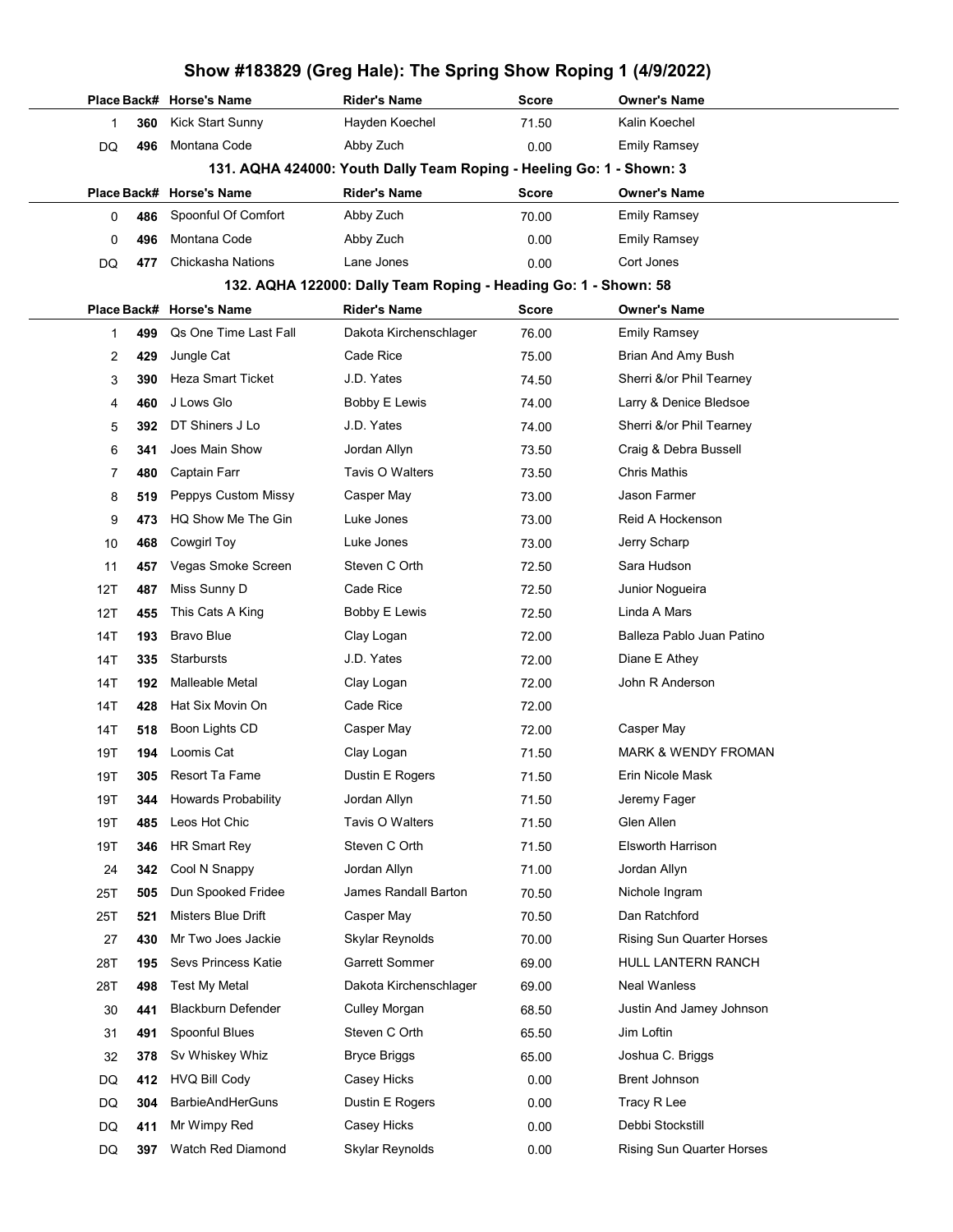|             |     |                             | Show #183829 (Greg Hale): The Spring Show Roping 1 (4/9/2022)          |              |                                   |
|-------------|-----|-----------------------------|------------------------------------------------------------------------|--------------|-----------------------------------|
| DQ          | 402 | Wooden It Be Time           | Casey Hicks                                                            | 0.00         | Jack Bogart                       |
|             |     |                             | 134. AQHA 222000: Amt Dally Team Roping - Heading Go: 1 - Shown: 21    |              |                                   |
| Place Back# |     | <b>Horse's Name</b>         | <b>Rider's Name</b>                                                    | <b>Score</b> | <b>Owner's Name</b>               |
| 1           | 404 | Two Eyed Meterman           | Paul Bogart                                                            | 74.00        | Jack Bogart                       |
| 2           | 391 | Probably By Design          | Phil Tearney                                                           | 73.00        | Sherri And Phil Tearney           |
| 3           | 396 | Light On Sugar              | <b>Greg Perry</b>                                                      | 72.50        | <b>Greg Perry</b>                 |
| 4           | 378 | Sv Whiskey Whiz             | Cierra Briggs                                                          | 72.00        | Joshua C. Briggs                  |
| 5           | 457 | Vegas Smoke Screen          | Bubba Hudson                                                           | 71.50        | Sara Hudson                       |
| 6           | 368 | <b>Whizin To Tinseltown</b> | Kirk Bearden                                                           | 71.00        | <b>Bearden Equine Investments</b> |
| 7           | 522 | Black Bat Sid 7141          | Austin Kelly Reece                                                     | 70.50        | Austin Kelly Reece                |
| 8           | 393 | Probably Got Lucky          | Phil Tearney                                                           | 70.50        | Sherri &/or Phil Tearney          |
| 9           | 390 | <b>Heza Smart Ticket</b>    | Phil Tearney                                                           | 69.50        | Sherri &/or Phil Tearney          |
| 10          | 402 | Wooden It Be Time           | Paul Bogart                                                            | 66.00        | Jack Bogart                       |
| DQ          | 348 | Hr Oscar Rey                | Kathy Harrison                                                         | 0.00         | Elsworth And Kathy Harrison       |
| DQ          | 346 | <b>HR Smart Rey</b>         | Kathy Harrison                                                         | 0.00         | <b>Elsworth Harrison</b>          |
|             |     |                             | 135. AQHA 224000: Amt Dally Team Roping - Heeling Go: 1 - Shown: 17    |              |                                   |
| Place Back# |     | <b>Horse's Name</b>         | <b>Rider's Name</b>                                                    | <b>Score</b> | <b>Owner's Name</b>               |
| 1           | 438 | CFR Coronel 052             | Jared Crain                                                            | 74.00        | Jared Crain                       |
| 2           | 404 | Two Eyed Meterman           | Paul Bogart                                                            | 73.50        | Jack Bogart                       |
| 3           | 534 | The Spook Dun Time          | Bubba Hudson                                                           | 73.50        | Bubba Hudson                      |
| 4           | 300 | Shine N Cat                 | John T Dickson                                                         | 73.00        | John T Dickson                    |
| 5           | 401 | Metallic Brave Heart        | Paul Bogart                                                            | 72.50        | Jack Bogart                       |
| 6           | 402 | Wooden It Be Time           | Paul Bogart                                                            | 72.00        | Jack Bogart                       |
| 7           | 453 | Date With Patron            | Russell Smith                                                          | 71.50        | <b>Russell Smith</b>              |
| 8           | 414 | CFR Decada 052              | Jared Crain                                                            | 71.00        | Jared Crain                       |
| 9           | 524 | <b>Jbarb Duals Storm</b>    | Bryan A Billings                                                       | 63.50        | <b>Bryan A Billings</b>           |
|             |     |                             | 400. AQHA 124100: Junior Dally Team Roping - Heeling Go: 1 - Shown: 48 |              |                                   |
|             |     | Place Back# Horse's Name    | <b>Rider's Name</b>                                                    | <b>Score</b> | <b>Owner's Name</b>               |
| 1           | 500 | Stylish Boudy               | Dakota Kirchenschlager                                                 | 75.00        | GCH Land And Cattle               |
| 2           | 403 | Slick Shrek Pep             | Casey Hicks                                                            | 74.50        | Jack Bogart                       |
| 3           | 426 | All Bay Ray                 | Cade Rice                                                              | 74.00        |                                   |
| 4           | 407 | Its Probably Time           | Jake Pianalto                                                          | 74.00        | Jack Bogart                       |
| 5           | 303 | Play Some Metallic          | Dustin E Rogers                                                        | 74.00        | Monica Duflock                    |
| 6T          | 402 | Wooden It Be Time           | Casey Hicks                                                            | 73.50        | Jack Bogart                       |
| 6T          | 534 | The Spook Dun Time          | Steven C Orth                                                          | 73.50        | Bubba Hudson                      |
| 8           | 449 | A Lil Whiskey               | Wesley Barlow IV                                                       | 73.50        | <b>Brett Foster</b>               |
| 9           | 497 | Shes Fire N Ice             | Dakota Kirchenschlager                                                 | 73.00        | <b>KK Performance Horses</b>      |
| 10T         | 465 | Shininwithcash              | Wesley Barlow IV                                                       | 73.00        | Sue Sancken                       |
| 10T         | 474 | <b>HQ Blondes Love Me</b>   | Luke Jones                                                             | 73.00        | Reid A Hockenson                  |
| 12          | 464 | <b>Custom Diamonds Whiz</b> | Gabriel Salgado                                                        | 72.50        | Heath Mosley                      |
| 13T         | 409 | Time In Satin               | Jake Pianalto                                                          | 72.50        | Jared Gary                        |
| 13T         | 470 | <b>Bar T Super Twister</b>  | Tavis O Walters                                                        | 72.50        | Christopher Bethune               |
| 15T         | 440 | <b>Badgers Shiny Pistol</b> | Culley Morgan                                                          | 72.00        | Jamie Stout                       |
| 15T         | 485 | Leos Hot Chic               | Tavis O Walters                                                        | 72.00        | Glen Allen                        |
| 15T         | 462 | Late Night Spook            | Gabriel Salgado                                                        | 72.00        | Marc And Kathy Gordon             |
| 15T         | 463 | <b>Blackened Chicken</b>    | Gabriel Salgado                                                        | 72.00        | <b>Heath Mosley</b>               |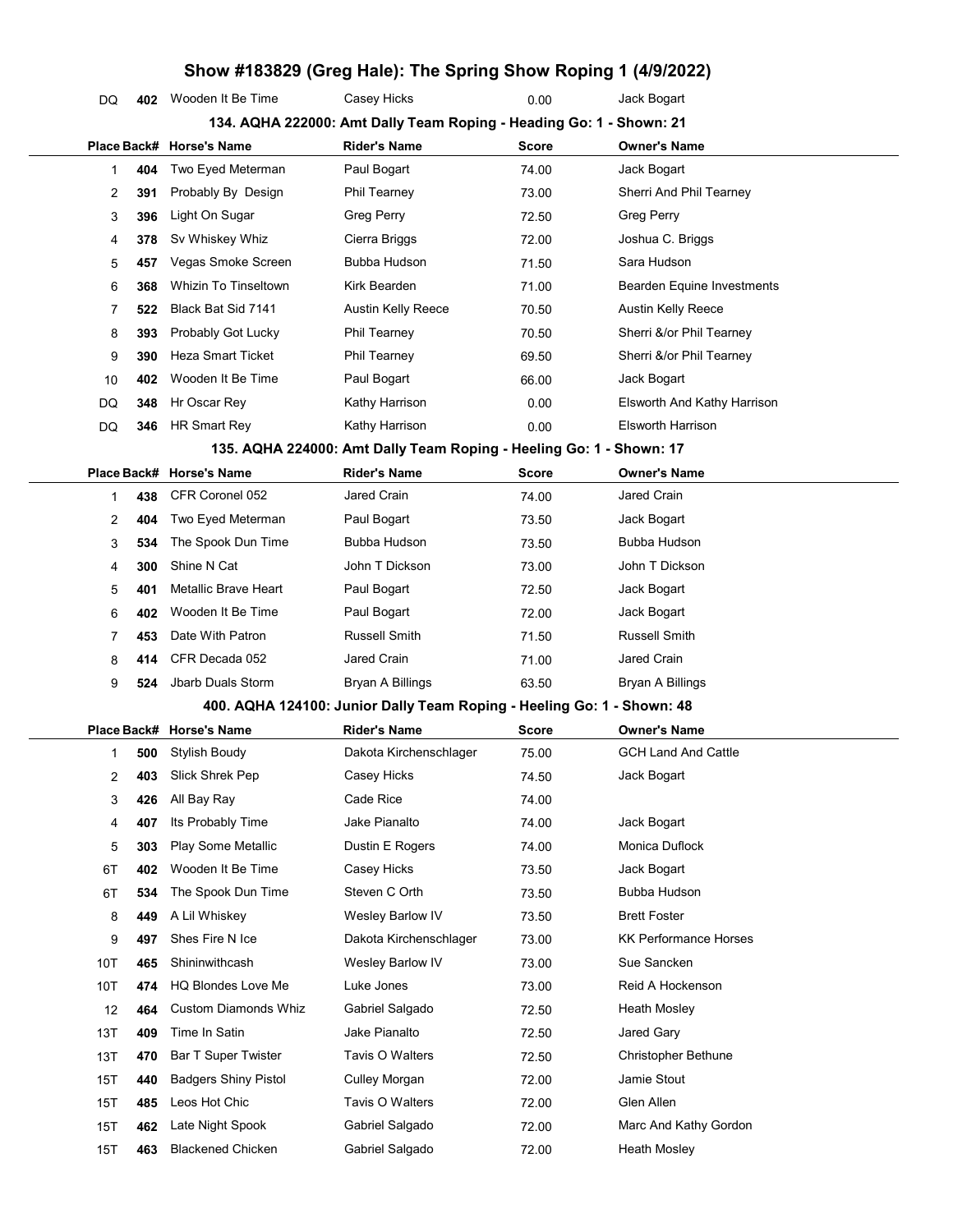# Show #183829 (Greg Hale): The Spring Show Roping 1 (4/9/2022)

| 19  | 343 | <b>Karens Smart Shiner</b> | Jordan Allyn                                                           | 71.00 | Dallas Burroughs                 |
|-----|-----|----------------------------|------------------------------------------------------------------------|-------|----------------------------------|
| 20T | 410 | <b>Chiclet Song</b>        | Jake Pianalto                                                          | 70.50 | Adam Harper                      |
| 20T | 517 | <b>PR Little Princess</b>  | Casper May                                                             | 70.50 | Jeff And Kathy Trost             |
| 22T | 490 | RS Glo Fly                 | Tavis O Walters                                                        | 70.00 | Kyle G Mars                      |
| 22T | 398 | Watch Lulu                 | Skylar Reynolds                                                        | 70.00 | Rising Sun Quarter Horses        |
| 22T | 414 | CFR Decada 052             | Casey Hicks                                                            | 70.00 | Jared Crain                      |
| 25  | 397 | <b>Watch Red Diamond</b>   | Skylar Reynolds                                                        | 68.00 | Rising Sun Quarter Horses        |
| 26  | 476 | Toy High Brow              | Cort Jones                                                             | 63.50 | Lane Jones                       |
| DQ  | 471 | <b>RLJ Magnificat</b>      | William Jones                                                          | 0.00  | <b>Schumacher Quater Horses</b>  |
| DQ  | 491 | Spoonful Blues             | Steven C Orth                                                          | 0.00  | Jim Loftin                       |
| DQ  | 520 | Aledos Blue Willy          | Casper May                                                             | 0.00  | Dan Ratchford                    |
|     |     |                            | 401. AQHA 124200: Senior Dally Team Roping - Heeling Go: 1 - Shown: 35 |       |                                  |
|     |     | Place Back# Horse's Name   | <b>Rider's Name</b>                                                    | Score | <b>Owner's Name</b>              |
| 1   | 428 | Hat Six Movin On           | Cade Rice                                                              | 76.50 |                                  |
| 2   | 192 | Malleable Metal            | Clay Logan                                                             | 76.00 | John R Anderson                  |
| 3   | 533 | <b>Titos Special Nite</b>  | Steven C Orth                                                          | 75.50 | Hoby Or Anita Horn               |
| 4   | 335 | Starbursts                 | J.D. Yates                                                             | 75.00 | Diane E Athey                    |
| 5   | 502 | Lincoln                    | Dakota Kirchenschlager                                                 | 74.50 | Ryan And Samantha Smith          |
| 6   | 460 | J Lows Glo                 | Wesley Barlow IV                                                       | 74.00 | Larry & Denice Bledsoe           |
| 7   | 479 | Meet Me At The Tank        | Cade Rice                                                              | 73.50 | Donny Wooten                     |
| 8   | 304 | <b>BarbieAndHerGuns</b>    | Dustin E Rogers                                                        | 73.50 | Tracy R Lee                      |
| 9   | 341 | Joes Main Show             | Jordan Allyn                                                           | 72.50 | Craig & Debra Bussell            |
| 10T | 412 | <b>HVQ Bill Cody</b>       | Jake Pianalto                                                          | 72.00 | Brent Johnson                    |
| 10T | 399 | Dreamy JJ                  | Skylar Reynolds                                                        | 72.00 | <b>Rising Sun Quarter Horses</b> |
| 12  | 469 | Mr Comin In Hot            | Luke Jones                                                             | 71.50 | Kit And Charlie Moncrief         |
| 13T | 450 | Bobby Glo Harlan           | Wesley Barlow IV                                                       | 71.00 | Benny & Susan Scarbery           |
| 13T | 357 | Justa Swinging Gypsy       | Gary P Wells                                                           | 71.00 | Marc Green                       |
| 15  | 346 | HR Smart Rey               | Steven C Orth                                                          | 69.50 | Elsworth Harrison                |
| 16T | 487 | Miss Sunny D               | Cade Rice                                                              | 69.00 | Junior Nogueira                  |
| 16T | 413 | Roosters Chic Magnet       | Casey Hicks                                                            | 69.00 | Jack Berggren                    |
| 18  | 194 | Loomis Cat                 | Clay Logan                                                             | 68.50 | <b>MARK &amp; WENDY FROMAN</b>   |
| 19  | 411 | Mr Wimpy Red               | Jake Pianalto                                                          | 67.50 | Debbi Stockstill                 |
| 20  | 522 | Black Bat Sid 7141         | Austin Kelly Reece                                                     | 64.00 | Austin Kelly Reece               |
| DQ  | 472 | Lil Ms Spooky Spark        | J.D. Yates                                                             | 0.00  | Jerry Scharp                     |
| DQ  | 493 | TRR Mr Irish Gin           | Gabriel Salgado                                                        | 0.00  | Chantal Kuhn                     |
|     |     |                            |                                                                        |       |                                  |

÷,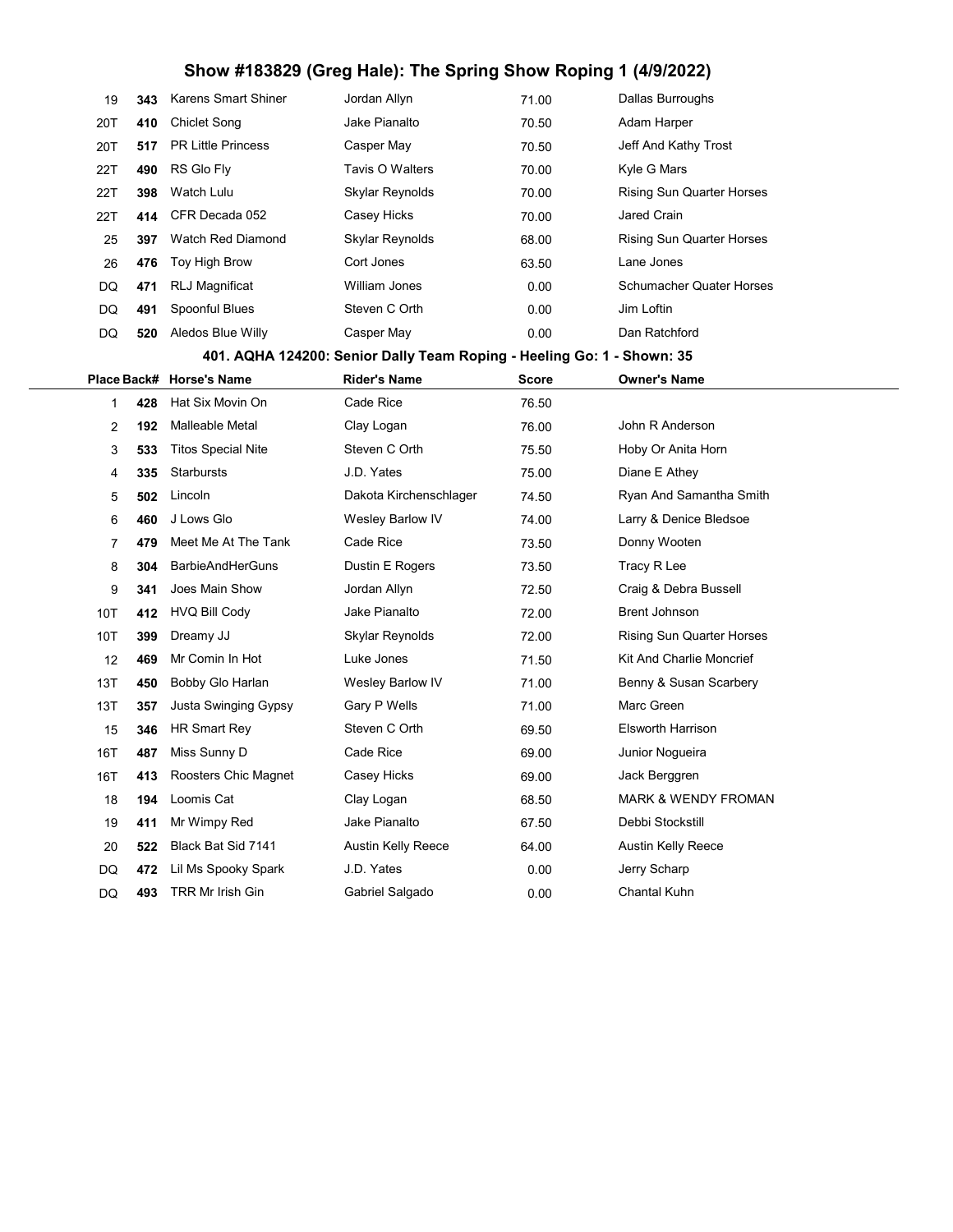## Show #183830 (Kent Martin): The Spring Show Roping 1 (4/9/2022)

### 125. AQHA 118000: Tie-Down Roping Go: 1 - Shown: 40

|              |             | Place Back# Horse's Name    | <b>Rider's Name</b>                                                  | Score        | <b>Owner's Name</b>              |
|--------------|-------------|-----------------------------|----------------------------------------------------------------------|--------------|----------------------------------|
| 1            | 460         | J Lows Glo                  | Tavis O Walters                                                      | 72.50        | Larry & Denice Bledsoe           |
| 2            | 303         | Play Some Metallic          | Dustin E Rogers                                                      | 72.50        | Monica Duflock                   |
| 3            | 483         | Sly Frenchman               | Logan Harkey                                                         | 72.00        | Will And Lana Wagner             |
| 4            | 504         | Spot San Baby               | <b>Trevor Kernick</b>                                                | 72.00        | J & G Quarter Horses             |
| 5            | 505         | Dun Spooked Fridee          | James Randall Barton                                                 | 71.50        | Nichole Ingram                   |
| 6            | 456         | Roosters Rocket Fuel        | <b>Colby Dorsey</b>                                                  | 71.00        | D Cross Quarter Horses           |
| 7            | 472         | Lil Ms Spooky Spark         | Luke Jones                                                           | 71.00        | Jerry Scharp                     |
| 8            | 395         | Razor Resortfigure          | Christopher Dean Wilcox                                              | 71.00        | Fred D. Wilcox                   |
| 9            | 358         | Cfr Arete Gun               | Cody McCartney                                                       | 70.50        | <b>Jared Crain</b>               |
| 10           | 447         | Sweet As Time               | <b>Blane Cox</b>                                                     | 70.50        | <b>Renato Antunes</b>            |
| 11           | 510         | EJB Marie Laveau            | Christopher Dean Wilcox                                              | 70.50        | James Barton                     |
| 12T          | 399         | Dreamy JJ                   | Skylar Reynolds                                                      | 70.00        | <b>Rising Sun Quarter Horses</b> |
| 12T          | 446         | Marthas Poco                | <b>Blane Cox</b>                                                     | 70.00        | <b>Renato Antunes</b>            |
| 12T          | 467         | Roo Rey                     | Luke Jones                                                           | 70.00        | Double G Cutting LLC             |
| 12T          | 469         | Mr Comin In Hot             | Luke Jones                                                           | 70.00        | Kit And Charlie Moncrief         |
| 12T          | 507         | Lean With Daisy             | James Randall Barton                                                 | 70.00        | Lorelei Hankins                  |
| 12T          | 346         | HR Smart Rey                | Steven C Orth                                                        | 70.00        | <b>Elsworth Harrison</b>         |
| 18T          | 394         | Jaks Doc O Sugarpop         | Christopher Dean Wilcox                                              | 69.50        | Thorp & Family                   |
| 18T          | 412         | <b>HVQ Bill Cody</b>        | Casey Hicks                                                          | 69.50        | <b>Brent Johnson</b>             |
| 18T          | 530         | <b>Run For The Roses</b>    | Paulo Cardoso Saraiva                                                | 69.50        | Renan Gustavo Barbieri           |
| 21T          | 425         | Dualin Lo Bettin High       | <b>Bradley Boyd</b>                                                  | 69.00        | Josh Lefevre                     |
| 21T          | 405         | Shesa Royal Cat             | Casey Hicks                                                          | 69.00        | Jack Bogart                      |
| 23T          | 388         | Mamas Dual N At Boon        | <b>Bradley Boyd</b>                                                  | 68.50        | X Bar 2 Farms                    |
| 23T          | 335         | Starbursts                  | J.D. Yates                                                           | 68.50        | Diane E Athey                    |
| 23T          | 531         | Miss Zans Shining           | Paulo Cardoso Saraiva                                                | 68.50        | Jose Milare Garcia               |
| 26           | 478         | <b>HQ BlondesROverRated</b> | Luke Jones                                                           | 68.00        | Reid A Hockenson                 |
| 27           | 359         | <b>JJ Cats Jewel</b>        | Cody McCartney                                                       | 67.50        | Linda Brinkerhoff                |
| 28T          | 503         | Sugar Bar Boondoc           | <b>Trevor Kernick</b>                                                | 66.50        | Greg Kernick                     |
| 28T          | 506         | <b>Shining Superman</b>     | James Randall Barton                                                 | 66.50        | <b>Tex D Prewitt</b>             |
| 30           | 511         | <b>CSR Topaz Gal</b>        | Christopher Dean Wilcox                                              | 64.00        | <b>Emily Houston Barton</b>      |
| DQ           | 423         | Hitmans Ace Of Spade        | <b>Bradley Boyd</b>                                                  | 0.00         | <b>Randy Barrett</b>             |
| DQ           | 400         | Rodeos Beach Babe           | James Randall Barton                                                 | 0.00         | S Heart Investments              |
|              |             |                             | 126. AQHA 218000: Amt Tie-Down Roping Go: 1 - Shown: 9               |              |                                  |
|              | Place Back# | <b>Horse's Name</b>         | <b>Rider's Name</b>                                                  | <b>Score</b> | <b>Owner's Name</b>              |
| $\mathbf{1}$ | 461         | Penny In My Hat             | Chad Payne                                                           | 71.00        | Chad Payne                       |
| 2            | 458         | <b>Big Smokin Spark</b>     | Sid Miller                                                           | 69.50        | Sid Miller                       |
| 3            | 420         | <b>HR Texas Smoke</b>       | Rick Hagen                                                           | 69.00        |                                  |
|              |             |                             | 130. AQHA 422000: Youth Dally Team Roping - Heading Go: 1 - Shown: 3 |              |                                  |
|              |             | Place Back# Horse's Name    | <b>Rider's Name</b>                                                  | <b>Score</b> | <b>Owner's Name</b>              |
|              | 360         | Kick Start Sunny            | Hayden Koechel                                                       | 72.00        | Kalin Koechel                    |
| DQ           | 496         | Montana Code                | Abby Zuch                                                            | 0.00         | <b>Emily Ramsey</b>              |
|              |             |                             | 131. AQHA 424000: Youth Dally Team Roping - Heeling Go: 1 - Shown: 3 |              |                                  |
|              |             | Place Back# Horse's Name    | <b>Rider's Name</b>                                                  | <b>Score</b> | <b>Owner's Name</b>              |
| 0            | 477         | Chickasha Nations           | Lane Jones                                                           | 0.00         | Cort Jones                       |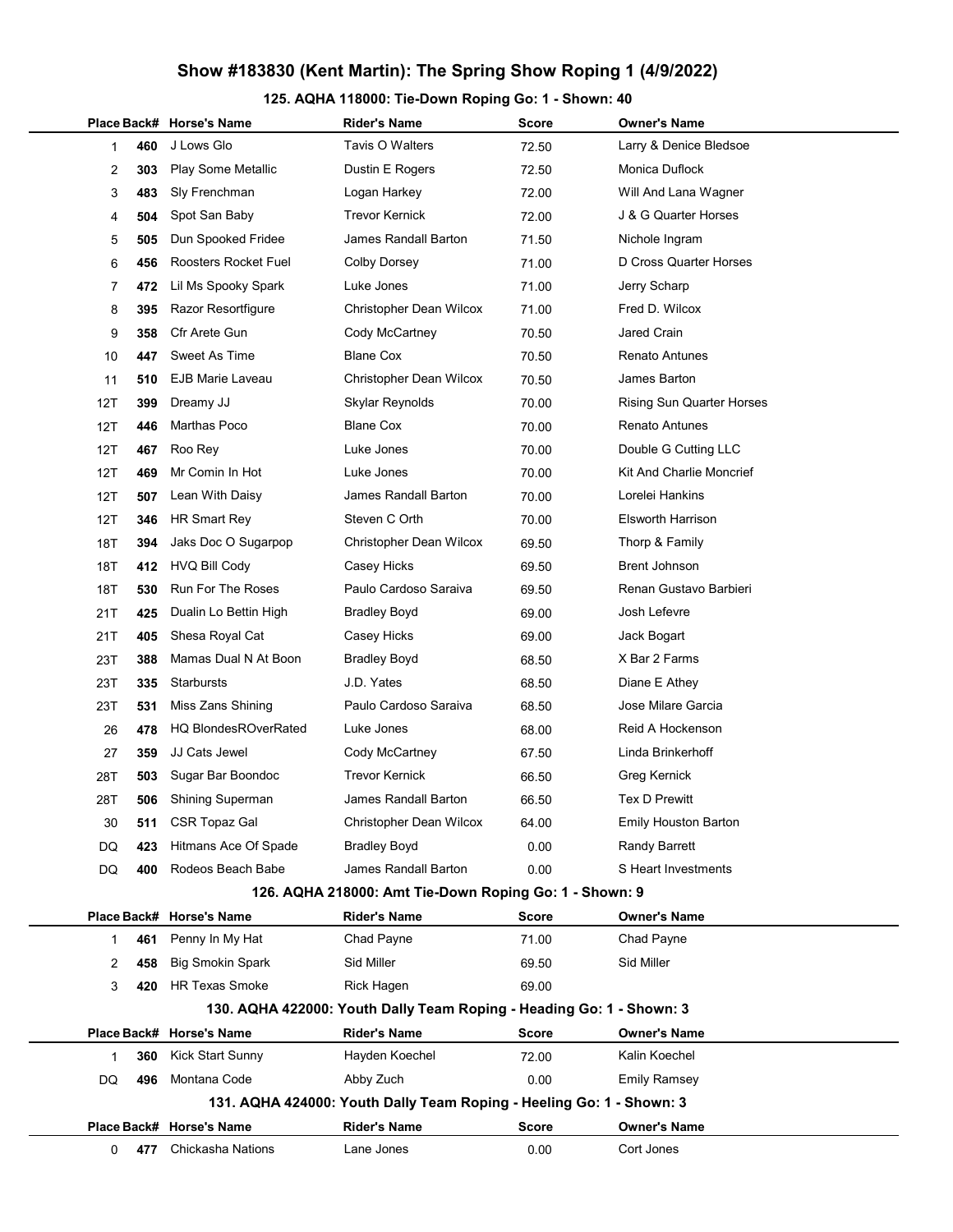|                |     | Show #183830 (Kent Martin): The Spring Show Roping 1 (4/9/2022) |                                                                     |              |                                |  |
|----------------|-----|-----------------------------------------------------------------|---------------------------------------------------------------------|--------------|--------------------------------|--|
| 0              | 486 | Spoonful Of Comfort                                             | Abby Zuch                                                           | 71.00        | <b>Emily Ramsey</b>            |  |
| 0              | 496 | Montana Code                                                    | Abby Zuch                                                           | 0.00         | <b>Emily Ramsey</b>            |  |
|                |     |                                                                 | 132. AQHA 122000: Dally Team Roping - Heading Go: 1 - Shown: 58     |              |                                |  |
|                |     | Place Back# Horse's Name                                        | <b>Rider's Name</b>                                                 | Score        | <b>Owner's Name</b>            |  |
| 1              | 341 | Joes Main Show                                                  | Jordan Allyn                                                        | 75.50        | Craig & Debra Bussell          |  |
| $\overline{c}$ | 468 | Cowgirl Toy                                                     | Luke Jones                                                          | 75.00        | Jerry Scharp                   |  |
| 3              | 487 | Miss Sunny D                                                    | Cade Rice                                                           | 74.50        | Junior Nogueira                |  |
| 4              | 518 | Boon Lights CD                                                  | Casper May                                                          | 74.50        | Casper May                     |  |
| 5              | 460 | J Lows Glo                                                      | <b>Bobby E Lewis</b>                                                | 74.00        | Larry & Denice Bledsoe         |  |
| 6              | 346 | HR Smart Rey                                                    | Steven C Orth                                                       | 74.00        | <b>Elsworth Harrison</b>       |  |
| 7              | 392 | DT Shiners J Lo                                                 | J.D. Yates                                                          | 74.00        | Sherri &/or Phil Tearney       |  |
| 8              | 429 | Jungle Cat                                                      | Cade Rice                                                           | 74.00        | Brian And Amy Bush             |  |
| 9              | 194 | Loomis Cat                                                      | Clay Logan                                                          | 73.00        | <b>MARK &amp; WENDY FROMAN</b> |  |
| 10             | 428 | Hat Six Movin On                                                | Cade Rice                                                           | 73.00        |                                |  |
| 11             | 193 | <b>Bravo Blue</b>                                               | Clay Logan                                                          | 73.00        | Balleza Pablo Juan Patino      |  |
| 12             | 480 | Captain Farr                                                    | Tavis O Walters                                                     | 73.00        | <b>Chris Mathis</b>            |  |
| 13             | 519 | Peppys Custom Missy                                             | Casper May                                                          | 73.00        | Jason Farmer                   |  |
| 14             | 390 | <b>Heza Smart Ticket</b>                                        | J.D. Yates                                                          | 73.00        | Sherri &/or Phil Tearney       |  |
| 15             | 195 | Sevs Princess Katie                                             | <b>Garrett Sommer</b>                                               | 72.50        | <b>HULL LANTERN RANCH</b>      |  |
| 16             | 499 | Qs One Time Last Fall                                           | Dakota Kirchenschlager                                              | 72.00        | <b>Emily Ramsey</b>            |  |
| 17             | 455 | This Cats A King                                                | Bobby E Lewis                                                       | 72.00        | Linda A Mars                   |  |
| 18             | 505 | Dun Spooked Fridee                                              | James Randall Barton                                                | 72.00        | Nichole Ingram                 |  |
| 19             | 485 | Leos Hot Chic                                                   | Tavis O Walters                                                     | 72.00        | Glen Allen                     |  |
| 20             | 457 | Vegas Smoke Screen                                              | Steven C Orth                                                       | 72.00        | Sara Hudson                    |  |
| 21             | 305 | Resort Ta Fame                                                  | Dustin E Rogers                                                     | 71.50        | Erin Nicole Mask               |  |
| 22             | 473 | HQ Show Me The Gin                                              | Luke Jones                                                          | 71.50        | Reid A Hockenson               |  |
| 23             | 192 | Malleable Metal                                                 | Clay Logan                                                          | 71.50        | John R Anderson                |  |
| 24             | 335 | <b>Starbursts</b>                                               | J.D. Yates                                                          | 71.00        | Diane E Athey                  |  |
| 25             | 344 | <b>Howards Probability</b>                                      | Jordan Allyn                                                        | 71.00        | Jeremy Fager                   |  |
| 26             | 441 | <b>Blackburn Defender</b>                                       | <b>Culley Morgan</b>                                                | 71.00        | Justin And Jamey Johnson       |  |
| 27             | 342 | Cool N Snappy                                                   | Jordan Allyn                                                        | 71.00        | Jordan Allyn                   |  |
| 28             | 498 | <b>Test My Metal</b>                                            | Dakota Kirchenschlager                                              | 70.00        | <b>Neal Wanless</b>            |  |
| 29             | 521 | Misters Blue Drift                                              | Casper May                                                          | 69.00        | Dan Ratchford                  |  |
| 30             | 430 | Mr Two Joes Jackie                                              | Skylar Reynolds                                                     | 68.50        | Rising Sun Quarter Horses      |  |
| 31             | 378 | Sv Whiskey Whiz                                                 | <b>Bryce Briggs</b>                                                 | 65.50        | Joshua C. Briggs               |  |
| 32             | 491 | Spoonful Blues                                                  | Steven C Orth                                                       | 65.00        | Jim Loftin                     |  |
| DQ             | 450 | Bobby Glo Harlan                                                | <b>Bobby E Lewis</b>                                                | 0.00         | Benny & Susan Scarbery         |  |
| DQ             | 477 | Chickasha Nations                                               | Lane Jones                                                          | 0.00         | Cort Jones                     |  |
|                |     |                                                                 | 134. AQHA 222000: Amt Dally Team Roping - Heading Go: 1 - Shown: 21 |              |                                |  |
| Place Back#    |     | <b>Horse's Name</b>                                             | <b>Rider's Name</b>                                                 | <b>Score</b> | <b>Owner's Name</b>            |  |
| 1              | 391 | Probably By Design                                              | <b>Phil Tearney</b>                                                 | 73.50        | Sherri And Phil Tearney        |  |
| 2              | 404 | Two Eyed Meterman                                               | Paul Bogart                                                         | 73.00        | Jack Bogart                    |  |
| 3              | 368 | <b>Whizin To Tinseltown</b>                                     | Kirk Bearden                                                        | 72.00        | Bearden Equine Investments     |  |
| 4              | 378 | Sv Whiskey Whiz                                                 | Cierra Briggs                                                       | 72.00        | Joshua C. Briggs               |  |
| 5              | 457 | Vegas Smoke Screen                                              | Bubba Hudson                                                        | 71.50        | Sara Hudson                    |  |
| 6              | 396 | Light On Sugar                                                  | Greg Perry                                                          | 71.00        | Greg Perry                     |  |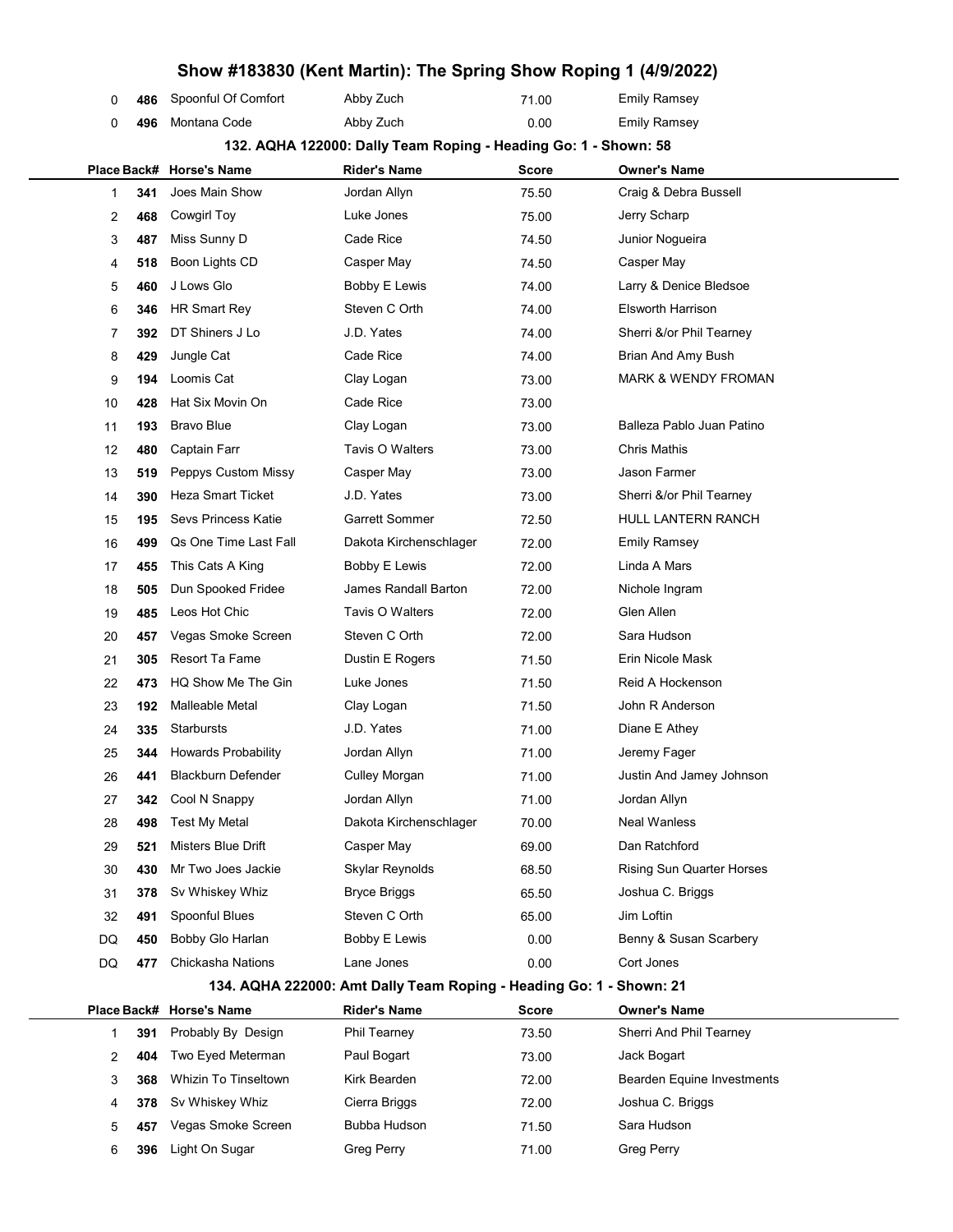# Show #183830 (Kent Martin): The Spring Show Roping 1 (4/9/2022)

| 7           | 393 | Probably Got Lucky          | <b>Phil Tearney</b>                                                    | 71.00        | Sherri &/or Phil Tearney         |
|-------------|-----|-----------------------------|------------------------------------------------------------------------|--------------|----------------------------------|
| 8           | 390 | <b>Heza Smart Ticket</b>    | Phil Tearney                                                           | 70.50        | Sherri &/or Phil Tearney         |
| 9           | 522 | Black Bat Sid 7141          | <b>Austin Kelly Reece</b>                                              | 69.50        | <b>Austin Kelly Reece</b>        |
| 10          | 458 | <b>Big Smokin Spark</b>     | Sid Miller                                                             | 68.50        | Sid Miller                       |
| 11          | 402 | Wooden It Be Time           | Paul Bogart                                                            | 66.50        | Jack Bogart                      |
| DQ          | 346 | HR Smart Rey                | Kathy Harrison                                                         | 0.00         | Elsworth Harrison                |
|             |     |                             | 135. AQHA 224000: Amt Dally Team Roping - Heeling Go: 1 - Shown: 17    |              |                                  |
|             |     | Place Back# Horse's Name    | <b>Rider's Name</b>                                                    | <b>Score</b> | <b>Owner's Name</b>              |
| 1           | 438 | CFR Coronel 052             | Jared Crain                                                            | 72.50        | Jared Crain                      |
| 2           | 404 | Two Eyed Meterman           | Paul Bogart                                                            | 71.50        | Jack Bogart                      |
| 3           | 453 | Date With Patron            | Russell Smith                                                          | 71.00        | Russell Smith                    |
| 4           | 534 | The Spook Dun Time          | Bubba Hudson                                                           | 70.50        | Bubba Hudson                     |
| 5           | 414 | CFR Decada 052              | Jared Crain                                                            | 70.50        | Jared Crain                      |
| 6           | 401 | Metallic Brave Heart        | Paul Bogart                                                            | 70.00        | Jack Bogart                      |
| 7           | 402 | Wooden It Be Time           | Paul Bogart                                                            | 69.50        | Jack Bogart                      |
| 8           | 300 | Shine N Cat                 | John T Dickson                                                         | 69.00        | John T Dickson                   |
| 9           | 524 | Jbarb Duals Storm           | Bryan A Billings                                                       | 67.00        | Bryan A Billings                 |
|             |     |                             | 400. AQHA 124100: Junior Dally Team Roping - Heeling Go: 1 - Shown: 48 |              |                                  |
| Place Back# |     | <b>Horse's Name</b>         | <b>Rider's Name</b>                                                    | <b>Score</b> | <b>Owner's Name</b>              |
| 1           | 534 | The Spook Dun Time          | Steven C Orth                                                          | 76.50        | Bubba Hudson                     |
| 2           | 403 | Slick Shrek Pep             | Casey Hicks                                                            | 76.00        | Jack Bogart                      |
| 3           | 426 | All Bay Ray                 | Cade Rice                                                              | 75.00        |                                  |
| 4           | 463 | <b>Blackened Chicken</b>    | Gabriel Salgado                                                        | 74.50        | Heath Mosley                     |
| 5           | 485 | Leos Hot Chic               | Tavis O Walters                                                        | 74.00        | Glen Allen                       |
| 6           | 464 | <b>Custom Diamonds Whiz</b> | Gabriel Salgado                                                        | 74.00        | Heath Mosley                     |
| 7           | 398 | Watch Lulu                  | Skylar Reynolds                                                        | 72.50        | <b>Rising Sun Quarter Horses</b> |
| 8           | 303 | Play Some Metallic          | Dustin E Rogers                                                        | 72.50        | Monica Duflock                   |
| 9           | 500 | Stylish Boudy               | Dakota Kirchenschlager                                                 | 72.50        | <b>GCH Land And Cattle</b>       |
| 10          | 474 | <b>HQ Blondes Love Me</b>   | Luke Jones                                                             | 72.00        | Reid A Hockenson                 |
| 11          | 462 | Late Night Spook            | Gabriel Salgado                                                        | 72.00        | Marc And Kathy Gordon            |
| 12          | 465 | Shininwithcash              | Wesley Barlow IV                                                       | 72.00        | Sue Sancken                      |
| 13          | 402 | Wooden It Be Time           | Casey Hicks                                                            | 72.00        | Jack Bogart                      |
| 14          | 517 | <b>PR Little Princess</b>   | Casper May                                                             | 72.00        | Jeff And Kathy Trost             |
| 15          | 449 | A Lil Whiskey               | Wesley Barlow IV                                                       | 72.00        | <b>Brett Foster</b>              |
| 16          | 343 | Karens Smart Shiner         | Jordan Allyn                                                           | 71.50        | Dallas Burroughs                 |
| 17          | 490 | RS Glo Fly                  | Tavis O Walters                                                        | 71.50        | Kyle G Mars                      |
| 18          | 410 | <b>Chiclet Song</b>         | Jake Pianalto                                                          | 71.00        | Adam Harper                      |
| 19          | 497 | Shes Fire N Ice             | Dakota Kirchenschlager                                                 | 70.50        | <b>KK Performance Horses</b>     |
| 20          | 407 | Its Probably Time           | Jake Pianalto                                                          | 70.50        | Jack Bogart                      |
| 21          | 409 | Time In Satin               | Jake Pianalto                                                          | 70.50        | Jared Gary                       |
| 22          | 397 | Watch Red Diamond           | Skylar Reynolds                                                        | 70.00        | <b>Rising Sun Quarter Horses</b> |
| 23          | 440 | <b>Badgers Shiny Pistol</b> | Culley Morgan                                                          | 69.50        | Jamie Stout                      |
| 24          | 470 | <b>Bar T Super Twister</b>  | Tavis O Walters                                                        | 69.00        | Christopher Bethune              |
| 25          | 414 | CFR Decada 052              | Casey Hicks                                                            | 67.50        | Jared Crain                      |
| 26          | 476 | Toy High Brow               | Cort Jones                                                             | 62.00        | Lane Jones                       |
| DQ          | 491 | Spoonful Blues              | Steven C Orth                                                          | 0.00         | Jim Loftin                       |